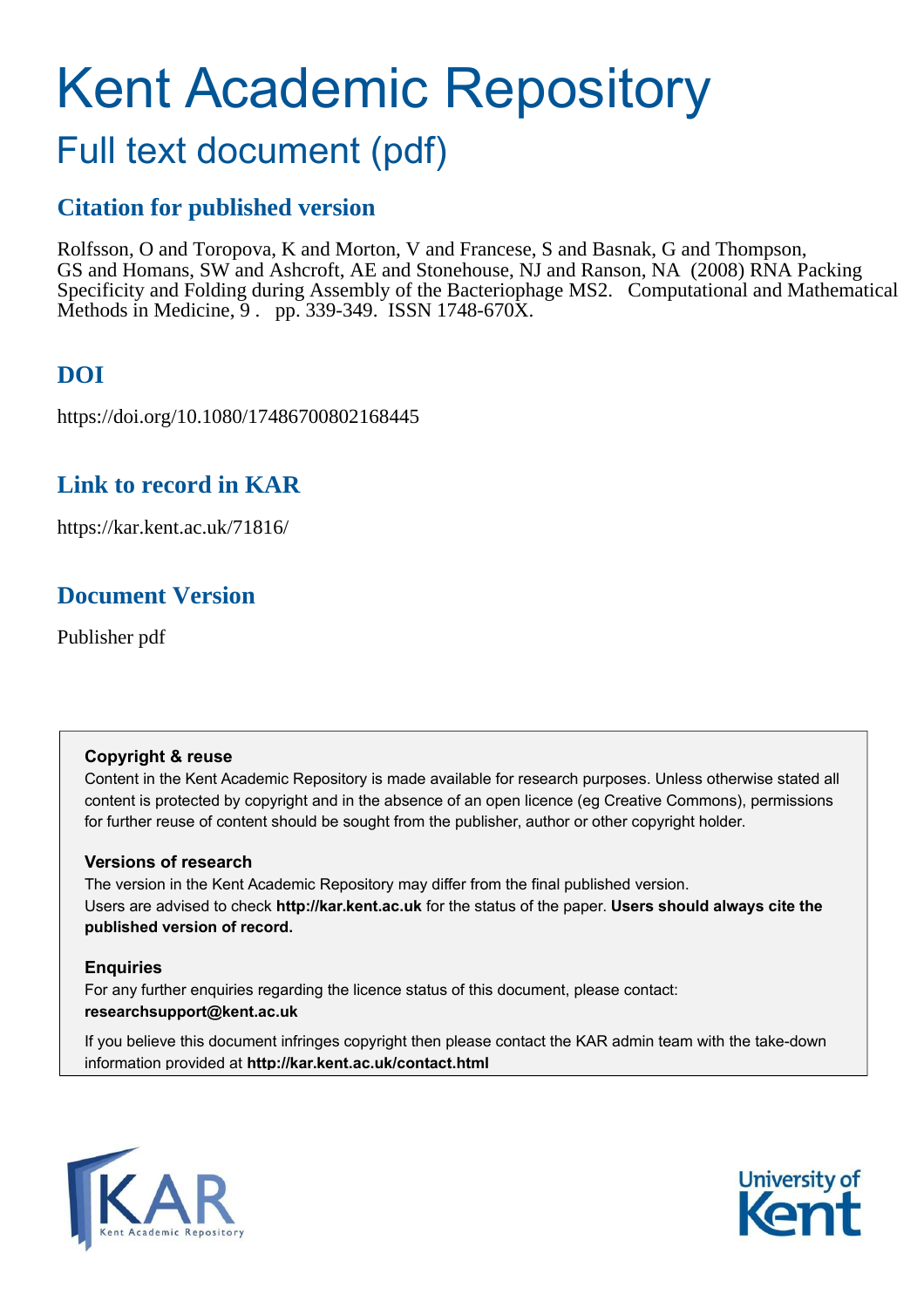*Computational and Mathematical Methods in Medicine* Vol. 9, Nos. 3 – 4, September–December 2008, 339–349



#### RNA packing specificity and folding during assembly of the bacteriophage MS2

Ottar Rolfsson, Katerina Toropova, Victoria Morton, Simona Francese<sup>1</sup>, Gabriella Basnak, Gary S. Thompson, Stephen W. Homans, Alison E. Ashcroft, Nicola J. Stonehouse, Neil A. Ranson and Peter G. Stockley\*

*Astbury Centre for Structural Molecular Biology, University of Leeds, Leeds, UK*

( *Received 18 February 2008; final version received 1 March 2008* )

Using a combination of biochemistry, mass spectrometry, NMR spectroscopy and cryoelectron microscopy (cryo-EM), we have been able to show that quasi-equivalent conformer switching in the coat protein (CP) of an RNA bacteriophage (MS2) is controlled by a sequence-specific RNA– protein interaction. The RNA component of this complex is an RNA stem-loop encompassing just 19 nts from the phage genomic RNA, which is 3569 nts in length. This binding results in the conversion of a CP dimer from a symmetrical conformation to an asymmetric one. Only when both symmetrical and asymmetrical dimers are present in solution is assembly of the  $T = 3$  phage capsid efficient. This implies that the conformers, we have characterized by NMR correspond to the two distinct quasi-equivalent conformers seen in the 3D structure of the virion. An icosahedrally-averaged single particle cryo-EM reconstruction of the wild-type phage (to  $\sim$  9 Å resolution) has revealed icosahedrally ordered density encompassing up to 90% of the single-stranded RNA genome. The RNA is seen with a novel arrangement of two concentric shells, with connections between them along the 5-fold symmetry axes. RNA in the outer shell interacts with each of the 90 CP dimers in the  $T = 3$ capsid and although the density is icosahedrally averaged, there appears to be a different average contact at the different quasi-equivalent protein dimers: precisely the result that would be expected if protein conformer switching is RNA-mediated throughout the assembly pathway. This unprecedented RNA structure provides new constraints for models of viral assembly and we describe experiments aimed at probing these. Together, these results suggest that viral genomic RNA folding is an important factor in efficient assembly, and further suggest that RNAs that could sequester viral CPs but not fold appropriately could act as potent inhibitors of viral assembly.

Keywords: RNA– protein interactions; MS2; ssRNA virus; genomic RNA structure and folding; cryo-electron microscopy; viral assembly

#### Introduction

The ssRNA viruses are one of the largest groups of viruses, and include human immunodeficiency virus, hepatitis C virus, Norwalk viruses and the *Picornaviridae* such as rhinovirus, poliovirus, hepatitis A and foot and mouth disease virus, as well as plant viruses such as tomato bushy stunt virus [25]. These viral pathogens infect human, animal and plant hosts and for many of these novel routes towards anti-viral therapy are urgently required. All these viruses face the common challenge of packaging their nucleic acids into protective shells composed of a defined number of one, or very few, type(s) of coat protein (CP) subunits, reflecting constraints of genetic

<sup>\*</sup>Corresponding author. Email: stockley@bmb.leeds.ac.uk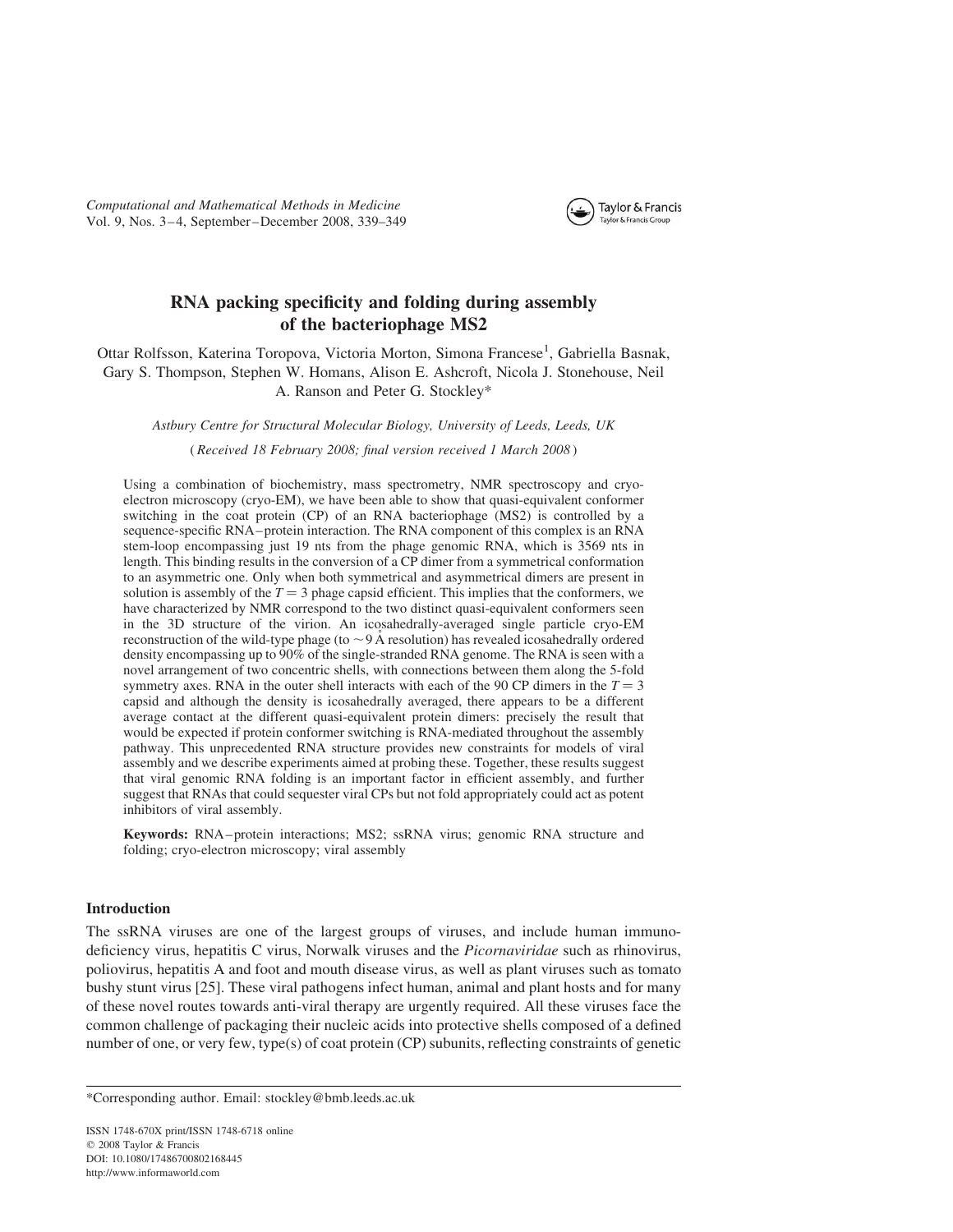340 *O. Rolfsson* et al.

economy and quasi-equivalence [6,8]. Many ssRNA viruses have evolved lifecycles during which capsid assembly is triggered by sequence/structure-specific interaction between CPs and their RNA genomes [26,38]. A major unresolved problem in structural virology, however, has been to understand the detailed molecular mechanism(s) that gives rise to the highly efficient assembly of capsids of the correct size and symmetry in such systems. This is especially true for viruses whose capsids exhibit quasi-equivalent symmetry in their CP lattices [6]. Various proposals for formation of protein shells based on the initial formation of 3-fold [26], or 5-fold [23] assembly initiation complexes have been made previously. Capsid assembly is, however, spontaneous and usually very rapid, with the result that it has been technically difficult to isolate and characterize intermediates on the pathway to the final products beyond these 'initiation complexes' [22,41]. Understanding these processes in mechanistic detail may well lead to novel routes for anti-viral therapy.

The RNA bacteriophage MS2 is an ideal model for investigating such phenomena owing to the extensive biochemical and structural information that is available [12,14,27,34,35,39]. We have therefore undertaken detailed mechanistic and structural studies of this phage in order to address the specific questions of how the genomic RNA is encapsidated specifically, how the formation of the  $T = 3$  quasi-equivalent shell is controlled during the assembly reaction, and what role(s), if any, the ssRNA genome plays during these processes. MS2 is a member of the *Leviviridae* family of viruses that infect male *Escherichia coli* cells via an initial attachment to the bacterial F-pilus [21,27]. It has a single-stranded, positive-sense RNA genome of 3569 nucleotides that encodes just four gene products: CP, replicase, lysis protein and maturation protein (Figure 1). CP is the most highly expressed of the gene products and 180 copies assemble to form an icosahedral protein shell that encapsidates the genome in the mature virion. A single copy of the maturation protein is also incorporated into the virion and functions during infection by binding the F-pilus of target cells. A complex between the maturation protein and the genomic RNA is the only viral component to enter host cells during infection [40].

The crystal structure of the wild-type MS2 bacteriophage has been determined to  $2.8 \text{ Å}$ resolution [9,34]. The CP fold was unique amongst known icosahedral viruses at that time, although it has since been shown to be shared by the other *Leviviridae* CPs [32]. The main chain folds into a five-stranded anti-parallel  $\beta$ -sheet with two anti-parallel  $\beta$ -strands folding over it at the N-terminus and with a kinked  $\alpha$ -helix at the C-terminus (Figure 2). The C-terminal  $\alpha$ -helices of two CP monomers interdigitate to form non-covalent dimers  $(CP<sub>2</sub>)$  in the capsid and these can be isolated as dimers in solution by acid dissociation [31]. In the  $T = 3$  capsid, the CP is found in three distinct conformations, termed A, B and C, consistent with the quasi-equivalent symmetry required to construct a  $T = 3$  structure. The main site of variation between conformers is in the loop between the F and G, β-strands (FG-loop), which is extended in A and C conformers, but bent back toward the main body of the subunit in the B conformer (Figure 2). The capsid thus contains two types of dimer; an asymmetric A/B dimer, and a symmetric C/C dimer. The positioning of these different building blocks within the protein shell controls the size and symmetry of the viral particle. Unusually, the capsid has large ( $\sim$  14 Å dia.) pores at the 5-fold symmetry axes and it is not known whether these play a role in the viral life cycle, although, mutation of a conserved proline residue (Pro78) lining the pore at 5-fold axes results in production of assembled  $T = 3$ capsids but fails to produce phage from an infectious recombinant clone [11].

Capsid reassembly can be triggered *in vitro* by a sequence-specific RNA –protein interaction between acid-disassembled CP subunits, which form dimers at more neutral pHs and an RNA stem-loop (TR) of just 19 nt derived from the genomic sequence that encompasses the start codon of the viral replicase ([2,3]; Figure 2). RNA – protein binding thus achieves two functions via a single molecular recognition event: translational repression of the replicase and creation of an assembly competent complex on viral RNA.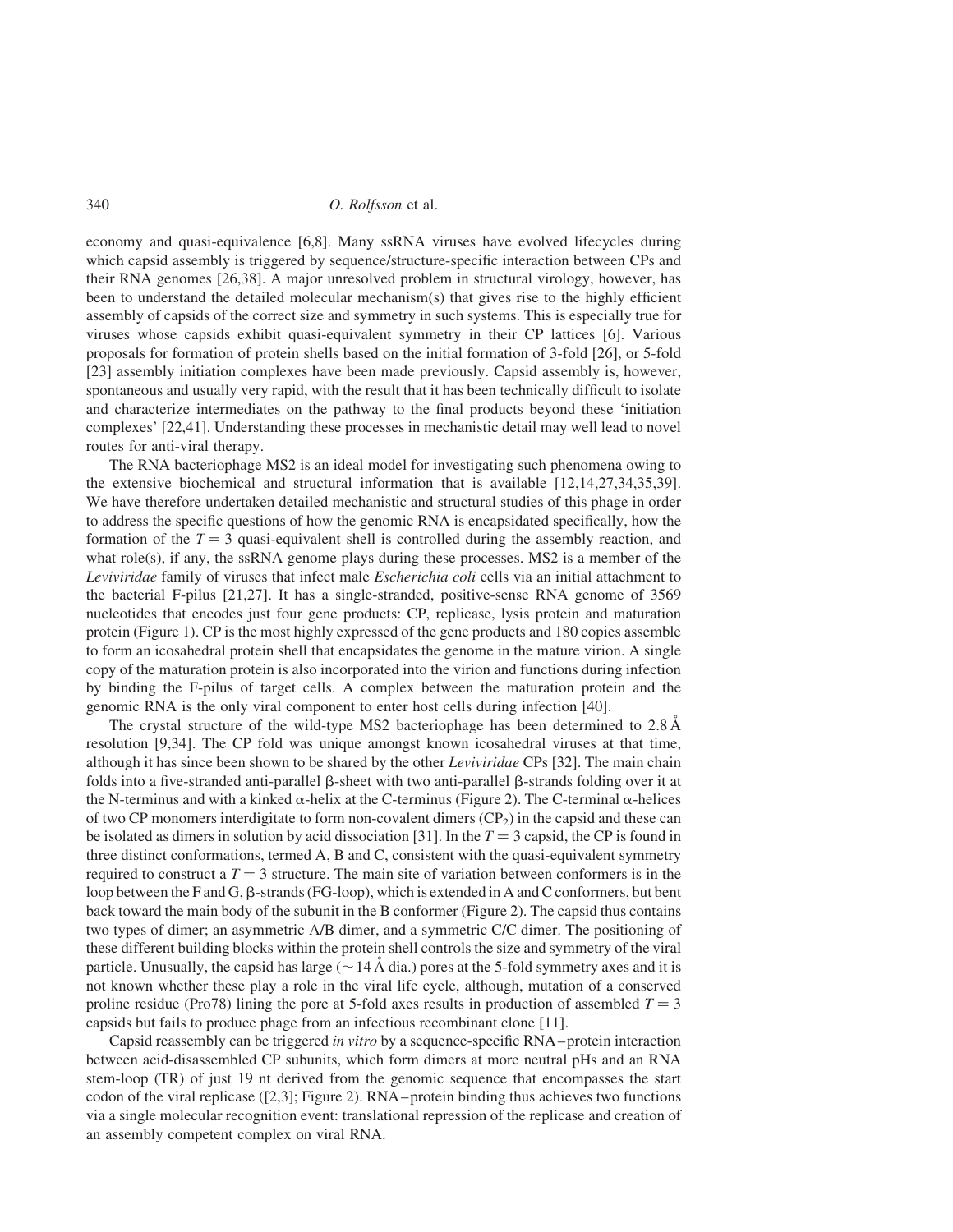

Figure 1. Genomic map of bacteriophage MS2 and sequences of the RNAs used in reassembly experiments. The upper panel shows a diagrammatic representation of the single-stranded 3569 nt long MS2 genome and the positions of the genes it encodes. The red bar shows the location of the TR assembly initiation stem-loop. The sub-genomic fragment is shown highlighted in light blue. The lower panel shows the sequences and putative secondary structures of the short RNA fragments used for reassembly experiments. Fragments S1-S4 represent 12 and 35 nt extensions at the  $5'$  (increasing red) or  $3'$  (increasing blue) ends of the TR stem-loop, respectively. The TR fragment is numbered with respect to the start codon of the replicase cistron  $(A_{=1}UG)$ .

#### Results and discussion

#### Specific encapsidation of the short genomic RNA

Results from co-infections by two closely related RNA phages,  $MS2$  and  $Q\beta$ , in the same bacterial cell suggest that there is sequence selective encapsidation by the cognate CP subunits of their respective genomic RNAs [16]. The molecular basis of this selectivity has been established by the pioneering *in vitro* experiments of Uhlenbeck and colleagues, who showed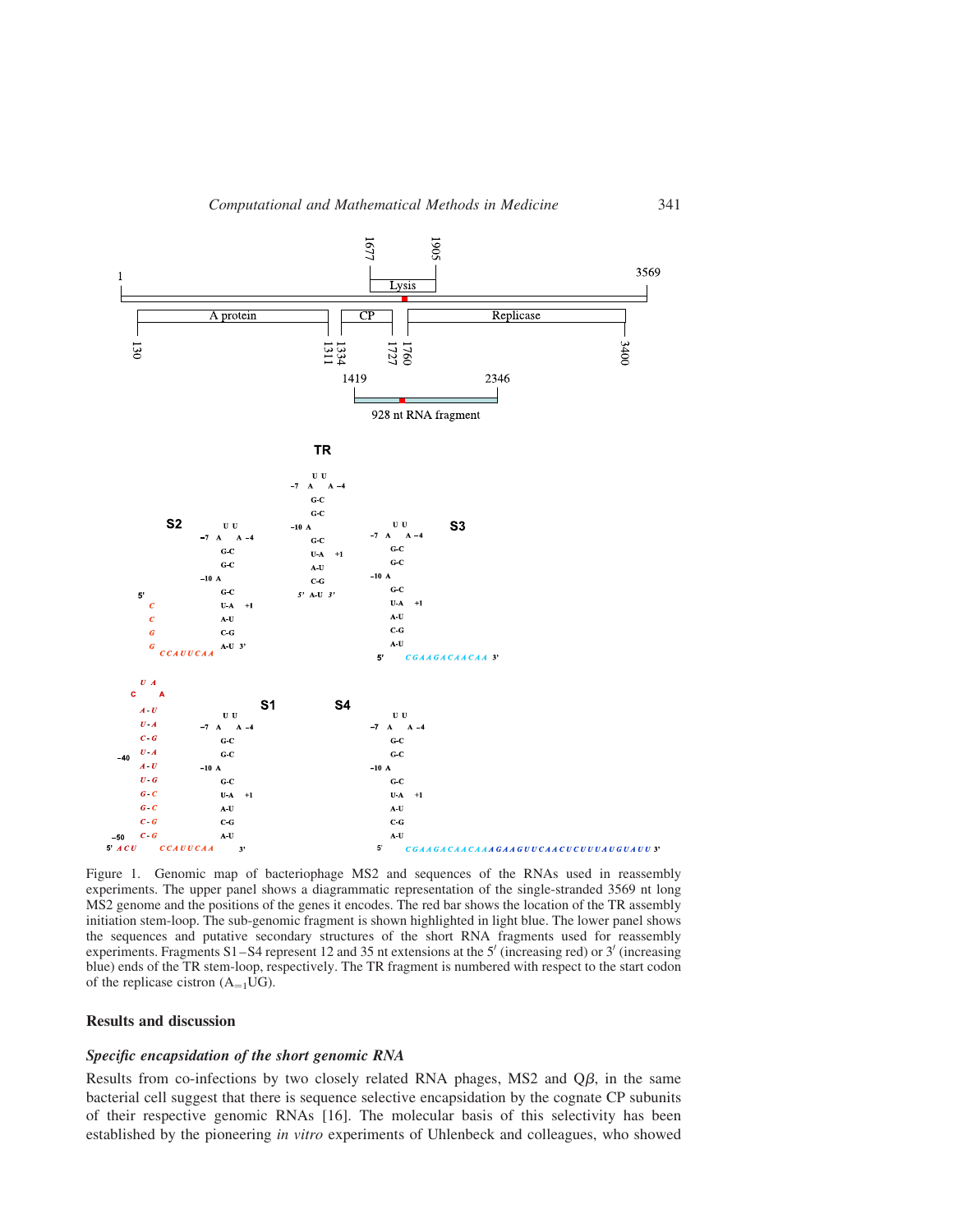

Figure 2. Structures of the MS2 quasi-equivalent coat protein dimers and their relationship within a  $T = 3$ shell. The C/C (red/red) and A/B (blue/green) quasi-equivalent dimers are shown as ribbon representations viewed along the 2-fold axes from the inside of the phage particle. The TR RNA (yellow stick model) is shown bound to the A/B dimer. Structures are taken from pdb1ZDH. The relationship of A/B and C/C dimers to the final  $T = 3$  capsid is shown below. Adapted from Ref. [29]. Available in colour online.

that sequence-specific interaction between R17 (an MS2 homologue) and its genomic RNA was controlled by a single 19 nt stem-loop within the 3569 nt genomic RNA [4,5]. We have recently extended these studies using X-ray crystallography to provide the first atomic level mechanism for packaging discrimination [12]. The *in vitro* affinity of the MS2 stem-loop for its CP is very similar to that for the intact genomic RNA. This recognition sequence encompasses the  $5'$  start codon of the phage replicase gene, and therefore also provides a molecular explanation for the translational repression of the replicase cistron by CP expression [17]. The 'appearance' of the 19 nt translational operator stem-loop (TR) is controlled by phage gene expression. Initially, following phage RNA entry into the bacterium, the TR sequence is sequestered in a long-range secondary structure, base pairing with a portion of the CP gene – the 'Min Jou' sequence [13]. CP gene translation is required to free the TR sequence and initiate folding into the stem-loop operator. Beckett and Ulhenbeck showed that in isolation this TR fragment triggers reassembly of  $T = 3$  shells by the CP more efficiently than polyA [2,3].

These observations raise a number of important questions. How does the TR stem-loop fold into the operator conformation? How is the TR sequence recognized specifically by the CP dimer? How does the CP dimer  $(CP_2)$ : TR complex lead to assembly of a shell with the correct size and symmetry? Single-molecule fluorescence data, that will be described in detail elsewhere (Gell *et al.* in prep), suggest that TR folds as a two-state system, consistent with its role as a genetic switch. Previous stopped-flow fluorescence measurements suggest that isolated 19 nt stem-loops bind to CP dimers in a diffusion-controlled reaction, although, these data showed some evidence that protein conformational changes were occurring during the binding [14].

Expression of a recombinant MS2 CP gene in *E. coli* leads to formation of  $T = 3$  shells containing small amounts of cellular RNA [18]. These are easily purified and crystallize

342 *O. Rolfsson* et al.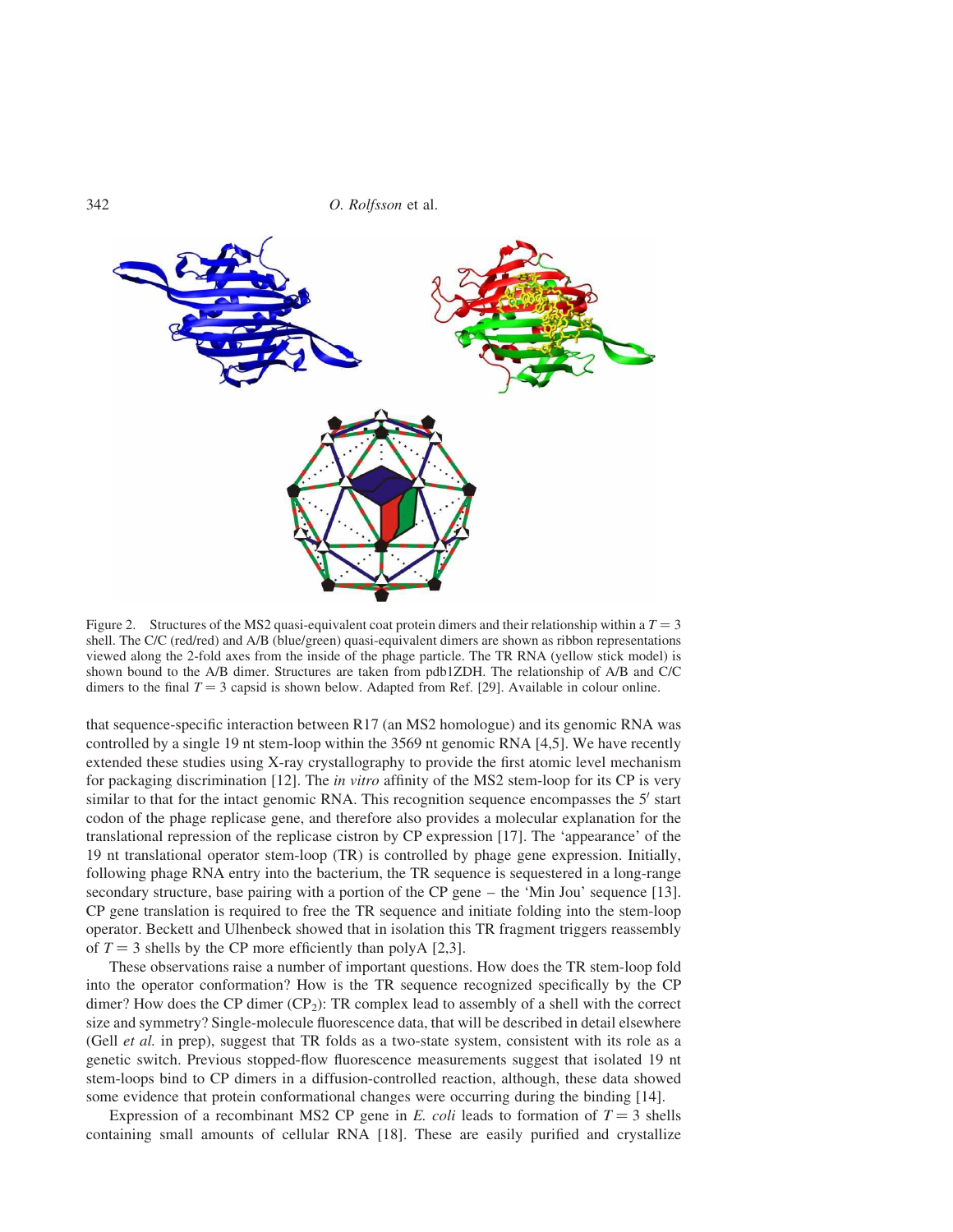isomorphously with the wild-type phage, even though they lack the genomic RNA and the single copy of the maturation protein. Soaking RNA oligonucleotides encompassing the TR sequence [35], sequence or chemical variants [10,36], or even aptamer consensus sequences [7,24], into such crystals allows the RNA to access the inner surface of the protein shell, presumably via the pores through the capsid, where they bind to every CP dimer. This technique has allowed the 3D structures of a large number of different RNA – protein complexes to be determined by X-ray diffraction difference maps. TR binds to A/B quasi-equivalent dimers in a unique orientation, allowing the interaction to be resolved at atomic resolution (Figure 2). It is clear from such experiments that the TR binds across the inner face of the  $CP_2$ , a sheet comprising ten  $\beta$ -strands. The RNA in this site is at least  $12 \text{ Å}$  away from the nearest amino acid residues of the loops whose conformations define the quasi-symmetry of the capsid. Building a  $T = 3$  capsid requires these loop conformations to be set in a local symmetry context and their separation from TR binding site does not immediately reveal the mechanism underlying this switch. The conformation of the TR bound to protein differs from that seen in solution because the  $-10$  A residue (see Figure 1 legend for numbering scheme) becomes extruded from the stem, which takes up an A duplex structure. The  $-10$  A base and the loop residue  $-4$  A bind into identical pockets, but in different orientations, on the surface of each protein monomer. Thus, the bulk conformation of the CP dimer is unchanged by binding TR RNA, consistent with the very rapid on rate observed in the stopped-flow experiments [14]. These studies therefore did not clarify how quasi-equivalent conformer switching is achieved during assembly.

#### The mechanism of  $T = 3$  shell formation

The major insight into the molecular mechanism controlling  $T = 3$  shell formation was made by studying TR-mediated reassembly of CP dimers by non-covalent mass spectrometry [29]. Reaction mixtures containing equimolar amounts of  $CP_2$  and TR rapidly formed the 'initiating' RNA – protein complex but these were only very slowly converted into species with higher stoichiometries. Addition of a further aliquot of  $CP_2$  lacking RNA, however, resulted in rapid formation of higher order species including broad peaks in the mass spectrum that correspond to the peaks observed when the recombinant  $T = 3$  shell is analysed. It appears that both RNAbound and RNA-free forms of the  $\text{CP}_2$  are required for efficient and rapid capsid assembly.

Since there are two types of  $CP_2$  dimer conformer in the final capsid this result is suggestive of RNA-binding resulting in conformational change in the protein dimer. This possibility was investigated using NMR spectroscopy to determine the chemical shift values of the CP subunits with and without bound TR using a protein mutant, W82R that does not assemble beyond dimer [20]. The data showed very clearly that in the absence of RNA the chemical shifts of the residues in the FG-loop are the same in both subunits, whereas they become distinct when the TR stem loop is bound. The RNA binding site is sufficiently far from the FG-loops that these effects are not due to direct alteration in the local chemical environment. In other words, the NMR data show unambiguously that TR acts allosterically to promote formation of an asymmetric (presumably  $A/B$ -like)  $CP_2$  from an RNA-free species that is symmetric. Analysis of the intermediate species in the mass spectra of the reassembly reaction (Figure 3) revealed the presence of complexes with the following stoichiometries:  $CP_2$ : TR of mass 33.5 kDa (Figure 3; component A),  $[3(CP_2:TR) + 3CP_2]$  of mass 182.7 kDa (Figure 3; component B),  $[3(CP_2:TR) + 2CP_2 + CP]$  of mass 169.2 kDa (Figure 3; component C) and  $[5(CP_2:TR) + 5CP_2]$ of mass 304.8 kDa (Figure 3; component D). There was no sign of a species corresponding to a fully formed 5-fold axis 5(CP<sub>2</sub>:TR), suggesting that these species result from formation of a 3-fold axis assembly intermediate. The  $[5(CP_2:TR) + 5CP_2]$  species has only recently been tentatively assigned and could correspond to a 5-fold intermediate with additional subunits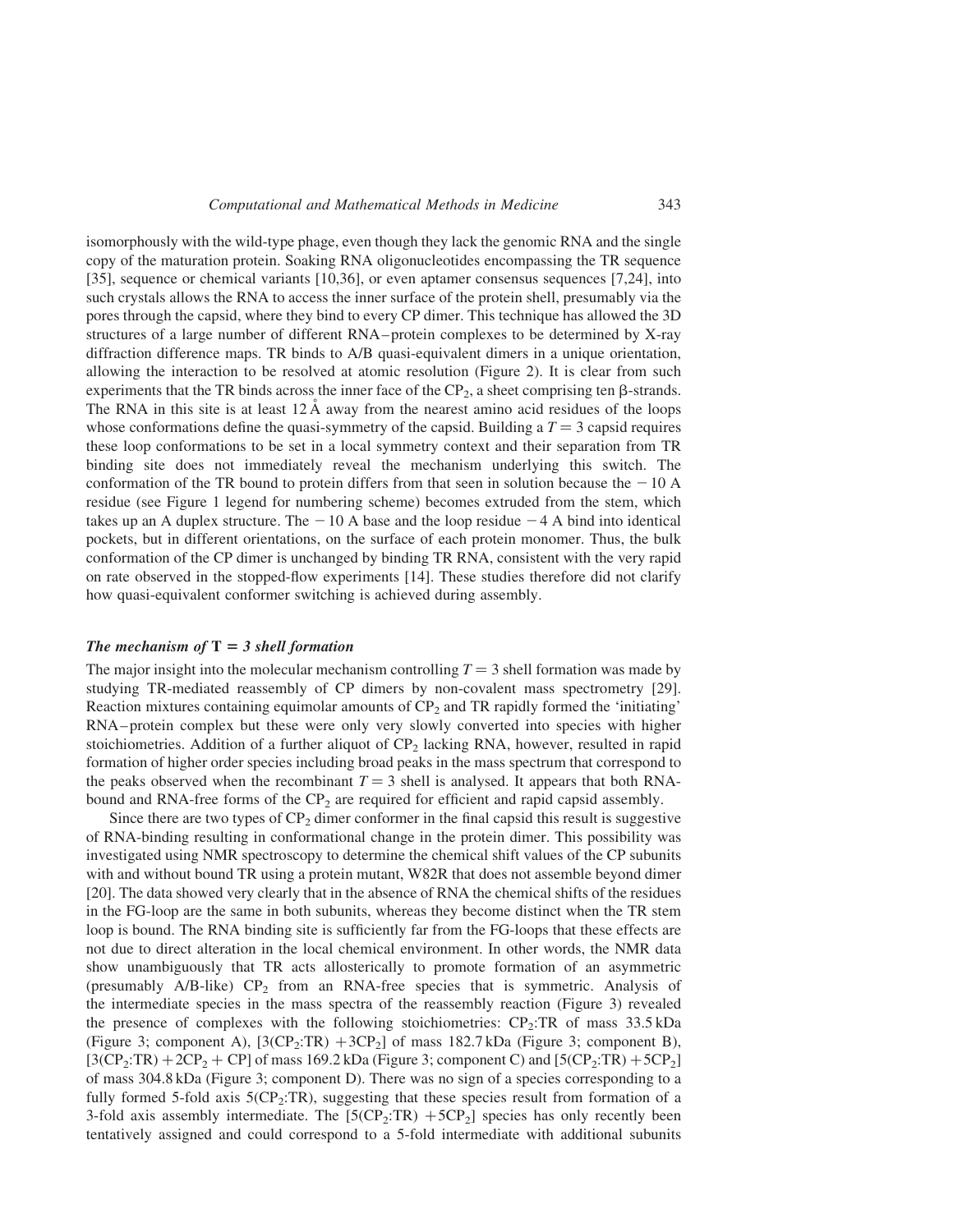

Figure 3. Mass spectrum of a TR-mediated assembly reaction. Virus reassembly reaction in the ratio 2:1 CP2:TR after 30 min. The spectra were acquired over the range m/z 500–30,000, for sample in ammonium acetate (40 mM) at pH 5.2-5.7. The observed intermediates are labelled as follows;  $A = CP_2$ :TR;  $B = 182.7 \text{ kDa}$ , previously assigned as  $[3(CP<sub>2</sub>:TR) + 3CP<sub>2</sub>]$ ,  $C = 169.2 \text{ kDa}$  species assigned as  $[3(CP_2:TR) + 2CP_2 + CP]$ , and  $D = 304.8$  kDa species assigned for the first time as  $[5(CP_2:TR) + 5CP_2]$ . Available in colour online.

bound. A minimal  $5(CP_2:TR)$  possible intermediate could be unstable, explaining why it has not been seen before. Alternatively, combinatorial analysis (Stansifer and Twarock, pers. comm.) suggests that the 3-fold species corresponds to the more probable of these two possibilities, implying that despite the suggestive 5-fold stoichiometry this intermediate is more likely to form as an extension of the 3-fold stoichiometry,  $[3(CP_2:TR) + 3CP_2]$ . Once such a structure forms the phage has ensured that the protein will assemble a  $T = 3$  structure and not a  $T = 1$  capsid. Additional experiments, including ones with isotopically-labelled protein, showed that all the intermediates were competent for further assembly, *i.e.* were on the assembly pathway and that the unit of capsid growth is a  $CP_2$ .

The data described above suggest a detailed molecular mechanism for  $T = 3$  shell formation (Figure 4) in which TR binding to the CP dimer in solution induces a conformational change in the FG-loops of the protein monomers yielding an A/B-like dimer from a C/C-like precursor. In other words, the TR stem-loop acts as an allosteric ligand. Whilst this is a satisfactory explanation of the data for *in vitro* reassembly reactions with multiple copies of the TR:CP<sub>2</sub> complex present it does not necessarily apply to assembly *in vivo* where the genomic RNA contains only one copy of the TR stem-loop. There are a number of options in this case. Capsid assembly might need only to be initiated via a single TR stem-loop induced conformer switch. Alternatively, RNA sequences outside the TR region may mimic TR action during the assembly process and this would be consistent with a recent cryo-electron microscopy (cryo-EM) reconstruction of the wild-type phage particle at intermediate resolution [33]. This shows an array of RNA directly beneath the protein shell but with the average density below an A/B dimer differing from that below the C/Cs (Figure 5(A)).

In order to examine the putative role(s) of TR flanking sequences during assembly, we carried out reassembly reactions with RNA oligonucleotides carrying genomic  $5'$  or  $3'$  flanking sequences attached to the TR site (Figure 1, lower panel; [28]). All of the RNAs promote capsid formation, as judged by the positions of migration on gels of the RNAs at higher protein concentrations (Figure 5(B), upper panels). Perhaps, surprisingly the longer RNAs seem to be less efficient than TR in this reaction, cf. lanes 4 –6 in the various gels. The two longest RNAs also produce smears that migrate slower than the capsid species (lanes  $7-9$ ). Electron micrographs suggest that this is the result of the formation of partially formed capsids. These results can be rationalized by reference to the model of the assembly reaction (Figure 4). In the presence of TR there are only two significantly populated types of protein conformer, A/B and C/C, and these can each be added to a growing  $T = 3$  capsid. For the longer RNAs, however, there is the possibility that more than one CP dimer could bind to a single RNA, resulting in a complex mixture of unknown conformations of proteins. As a consequence, the concentrations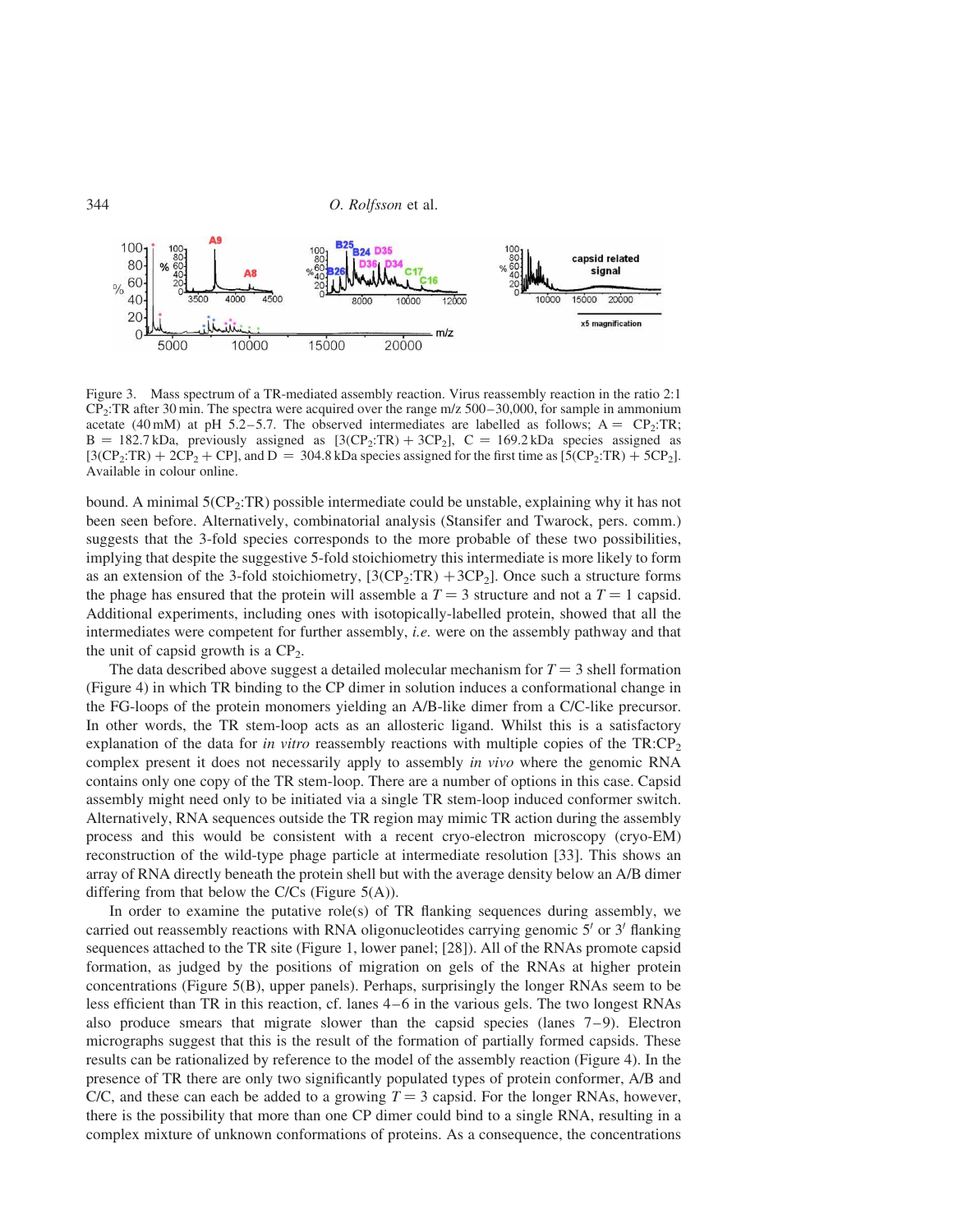

Figure 4. Model for the initiation of  $T = 3$  capsid assembly. A pair of chemically equivalent (C/C-like) subunits in solution (top left, shaded pink) binds a TR RNA resulting in a conformational switch into an A/B-like asymmetric dimer (shaded green and blue). This complex binds an additional C/C-like dimer creating the first higher order intermediate on the pathway to capsid formation. A variety of sub-pathways involving addition of CP dimers (arrows) can then generate the major assigned intermediate encompassing the first 3-fold axis of the virus particle. Adapted from Ref. [29]. Available in colour online.

of species able to participate in capsid formation are potentially lowered. It appears that the longer RNAs are acting as 'traps' on the assembly pathway.

*In vivo* of course the assembly reaction has to package a much longer genomic RNA and ensure that it acquires the complex 3D-fold seen in cryo-EM reconstructions that includes a second inner shell of RNA as well as the network seen directly below the CP (Figure 5(A)). The trapping of proteins seen in the reassembly reaction with the shorter fragments cannot simply scale up with the length of the RNA or assembly *in vivo* would never take place. A number of proposals have been made about the assembly of positive-strand RNA viruses, including the idea that only nascent transcripts from the polymerase are able to be packaged. There is some evidence of such requirements in pariacoto virus [37], a member of the *Nodaviridae* and brome mosaic virus (BMV) [1]. It has been argued that this type of packaging mechanism is driven by the fact that nascent transcripts fold using short range base pairing to create an RNA conformation easily adapted to the small volumes of the final capsid [15]. The apparent 'trapping' effect of the TR extension RNAs could be the result of such a mechanism. In order to test this idea, we have cloned an internal MS2 genomic fragment 928 nt long that encompasses the TR stem-loop signal. This has also been used successfully in *in vitro* reassembly experiments (Figure 5(B), lower panel). Once again a smear migrating more slowly than the *bona fide*  $T = 3$  capsid is created and electron micrographs suggest that this may be due to aggregation of partially formed capsids. Clearly there is no absolute requirement to have nascent transcripts, even with a large sub-genomic fragment, but at high protein:RNA molar ratios, RNAs may end up being shared between assembling capsids creating aggregates. Since there is little time during a phage infection to resolve such structures, the ratio of RNA:CP must be tightly controlled *in vivo* to avoid this problem.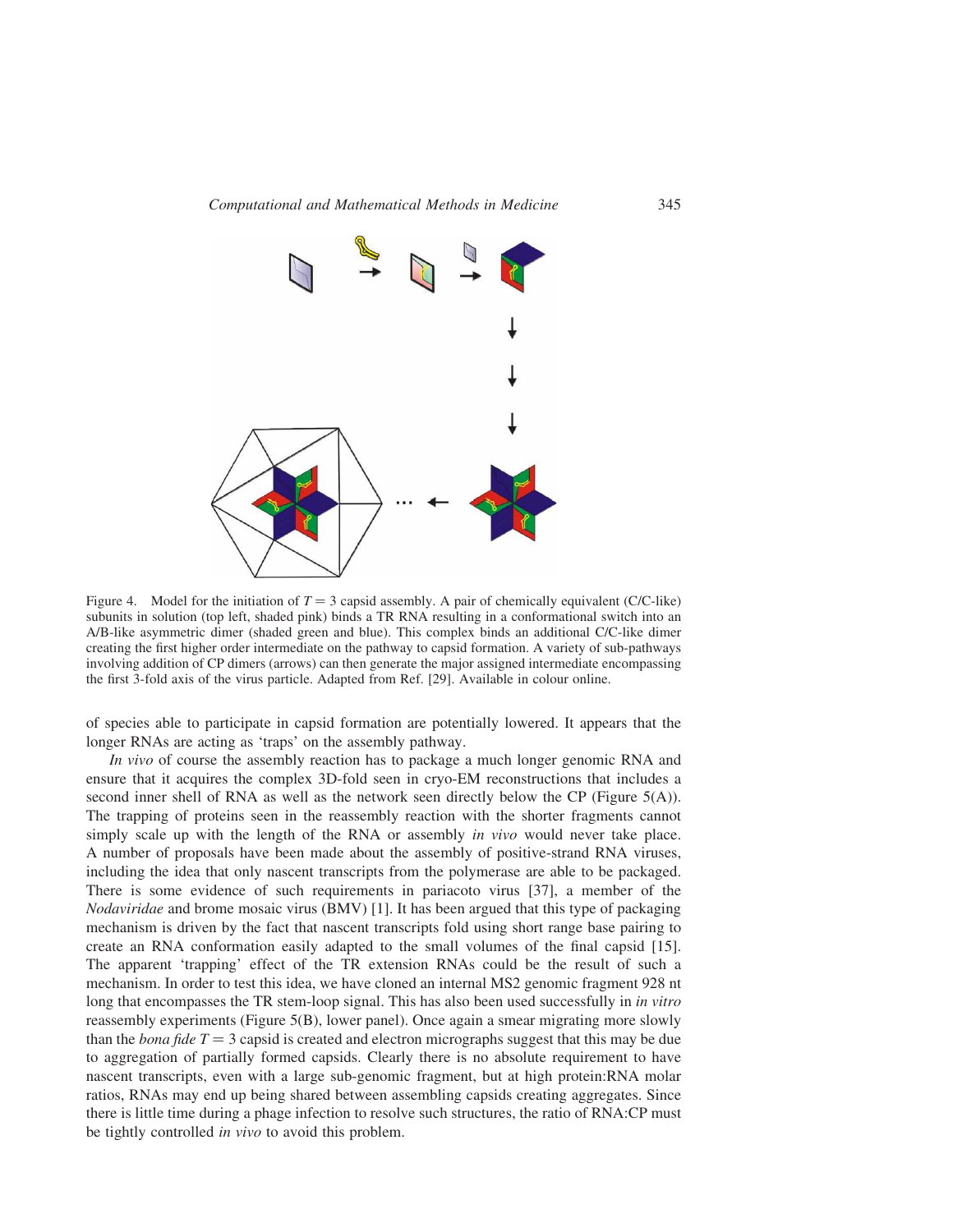346 *O. Rolfsson* et al.



Figure 5. *In vitro* assembly of capsids using RNA fragments. (A) Cartoon (left) showing a cross-section view of the cryo-EM reconstruction of the MS2 wild-type phage virion [33]. Regions of the cryo-EM density corresponding to the MS2 CP shell (shown in cartoon representation in pale grey) have been masked away, leaving density for encapsidated genomic RNA. Genomic RNA is observed in two shells. The first lies directly beneath the protein capsid and maps precisely to the known binding sites for RNA on the icosahedral CP lattice. The second is at lower radius, and the two shells are linked by density on each icosahedral 5-fold axis. On the right the averaged electron density beneath A/B (blue/green) and C/C (red/red) dimers in this structure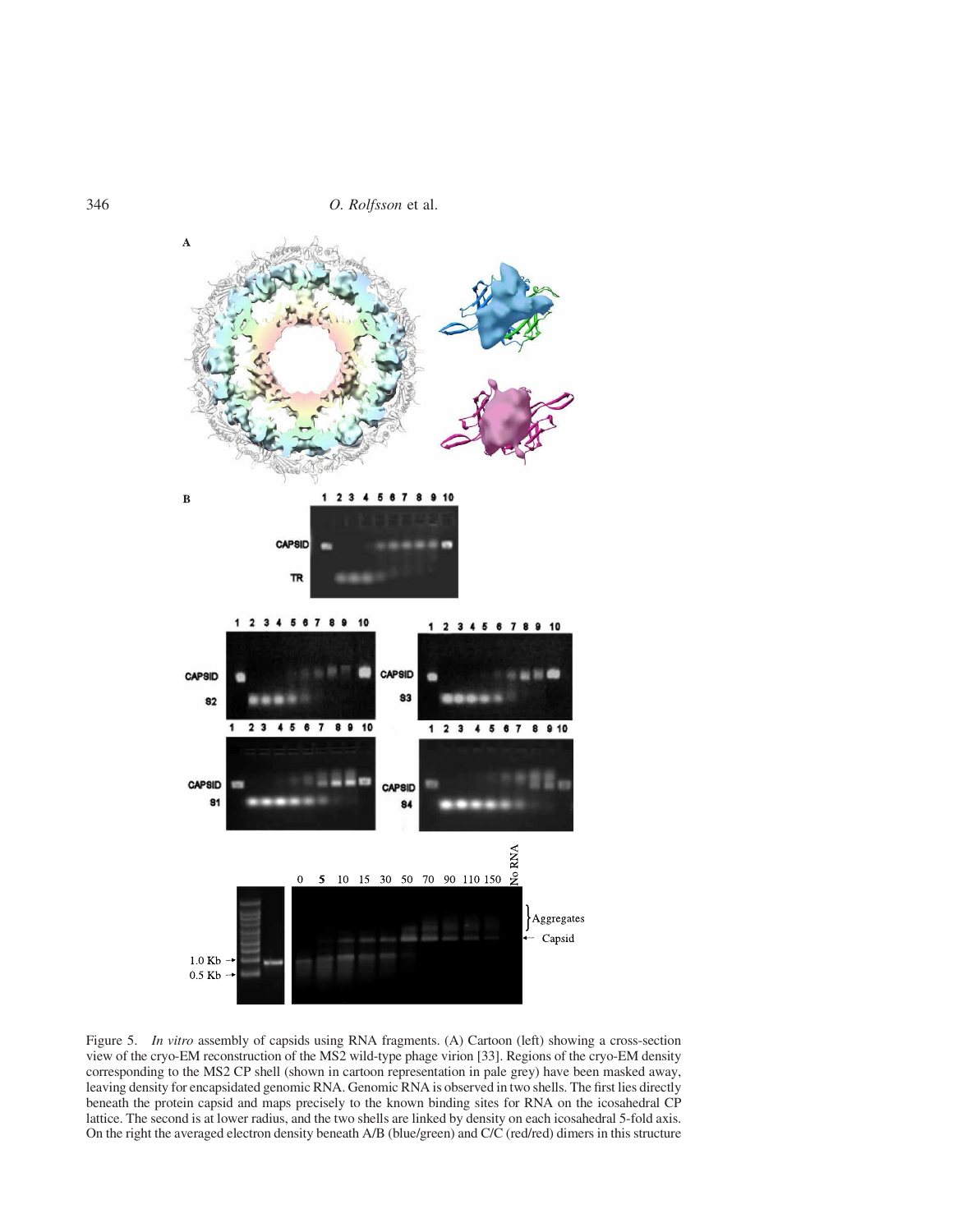These data suggest that RNA mimics that encompass viral CP binding sites could be effective anti-viral agents because they would either trap CPs in unproductive aggregates or redirect the normal assembly pathway. Viral RNA and its protective CPs have to make very many precise interactions with each other, and if such contacts occur improperly anywhere during the process the formation of infectious progeny virus should be impaired. Current therapeutics do not target viral self-assembly pathways but reagents with such potential could prove to be potent inhibitors of viral assembly pathways.

#### Materials and methods

#### Proteins, RNAs and reagents

Wild-type bacteriophage MS2, maintained in 10 mM Tris-HCl (pH 7.5), 100 mM NaCl, 0.1 mM MgCl<sub>2</sub> and 0.01 mM EDTA (buffer A), was a gift from Professor David S. Peabody, University of New Mexico (Albuquerque). Wild-type, recombinant MS2 CP was over-expressed in *E. coli* and purified using previously described methods [18,30]. Purified  $T = 3$  capsids were stored in  $10 \text{ mM HEPES (pH 7.2)}$ ,  $100 \text{ mM NaCl}$  and  $1 \text{ mM EDTA}$ .  $CP_2$  for reassembly reactions was obtained by treating the recombinant capsids with glacial acetic acid to induce capsid dissociation to disassembled CP monomers, followed by exchange into 20 mM acetic acid to promote dimerization [31]. To ensure that complete disassembly had occurred before reassembly, the  $CP_2$  were examined using negative stain EM [30]. Synthetic oligonucleotides were prepared as described previously [19].

The 928 nt sub-genomic fragment was prepared by *in vitro* transcription from a cDNA template corresponding to nucleotides 1419 – 2346 of the MS2 genome using a MEGAscript T7 kit (Ambion) according to the manufacturer's instructions. The cDNA template was generated by PCR using the forward primer GATAATACGACTCACTATAGGGGTCGCTGAATGGA-TCAGC and reverse primer CTGTAAACACTCCGTTCCCTACA from the plasmid pSmart\_3528. The plasmid pSmart-3528 is a pSMART (Lucigen Corporation, Middleton, WI, USA) plasmid encompassing cDNA corresponding to nucleotides 19-3550 of the MS2 genomic sequence (AN: V00642) as verified by automated DNA sequencing.

#### MS2 capsid reassembly reactions

 $\blacktriangleleft$ 

Reassembly reactions were performed with the short oligonucleotides  $(S1 - S4$  and TR) by titrating the RNA with increasing amounts of  $CP_2$  in reassembly buffer A (20 mM Tris –acetate, pH 7.0 – 7.5), allowing the reactions to proceed for 1 h on ice and then analysing the products on agarose-acrylamide mixed gels (Figure 5). The recombinant  $T = 3$  capsid was used as a marker (lanes 1 and 10). The RNAs (1  $\mu$ M; lanes 2) were titrated with 0.1, 0.2, 0.5, 1, 2, 4 and 5  $\mu$ M CP<sub>2</sub>  $(lanes 3-9)$ .

Equivalent experiments with the large RNA fragment were carried out by titrating the RNA with increasing amounts of  $CP_2$  in reassembly buffer B (40 mM NH<sub>4</sub>OAc, 1 mM Mg(OAc)<sub>2</sub>,  $pH = 5.8 - 6.5$ ). The reassembly reactions were performed at 50 nM RNA with 5–150 molar excess of  $CP_2$  in a 20 µl final reaction volume and allowed to proceed for 3 h at 4 $\degree$ C. 5 µL of loading buffer (40% sucrose, 0.25% bromophenol blue) was then added to each reaction prior to

are shown. Adapted from Ref. [33]. (B) Upper panel: agarose-acrylamide gels of reassembly reactions with short fragments. Samples were – lanes 1 and  $10 =$  recombinant  $T = 3$  shells as a control; lanes 2–  $9 = \text{RNAs (TR, S1–S4, as indicated) at } 1 \mu\text{M with 0, 0.1, 0.2, 0.5, 1, 2, 4 and 5 \mu\text{M CP}_2$  added. Lower panel: shows an agarose gel of a reassembly reaction with the 928 nt fragment (Figure 1) at differing molar excesses of CP dimers (indicated above each lane). Available in colour online.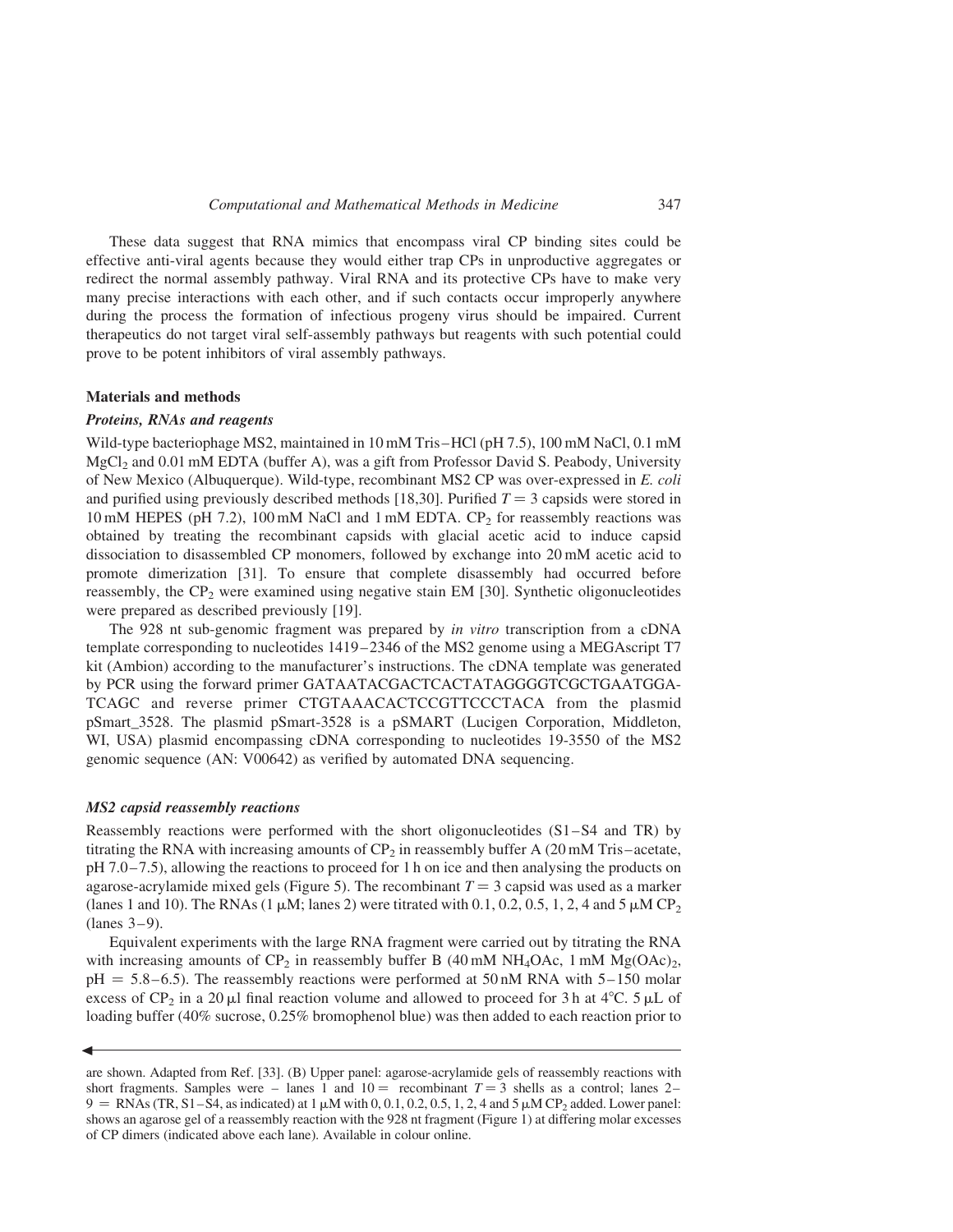348 *O. Rolfsson* et al.

agarose electrophoreses in a 0.8% agarose gel at 80 V for 60 min. Agarose gels were stained post electrophoreses in TBE running buffer containing  $5 \mu g/ml$  EtBr and visualized at 254 nm.

#### Acknowledgements

We thank The Wellcome Trust, The Leverhulme Trust and the UK BBSRC for financial support, Professor David Peabody, University of New Mexico for his gift of wild-type MS2 bacteriophage, and Dr Abdul Rashid for oligonucleotide synthesis. OR, KT and SF thank The Wellcome Trust, the University of Leeds Interdisciplinary Institute in Bionanosciences, and the EU Marie Curie scheme for PhD studentship support, respectively. NAR holds a University of Leeds Research Fellowship.

#### Note

1. Present address: BMRC, Sheffield Hallam University, Howard Street S1 1WB, Sheffield, UK.

#### References

- [1] P. Annamalai and A.L.N. Rao, *Packaging of brome mosaic virus subgenomic RNA is functionally coupled to replication-dependent transcription and translation of coat protein*, J. Virol. 80(20)  $(2006)$ , pp.  $10096 - 10108$ .
- [2] D. Beckett and O.C. Uhlenbeck, *Ribonucleoprotein complexes of R17 coat protein and a translational operator analog*, J. Mol. Biol. 204 (1988), pp. 927–938.
- [3] D. Beckett, H.N. Wu, and O.C. Uhlenbeck, *Roles of operator and non-operator RNA sequences in bacteriophage R17 capsid assembly*, J. Mol. Biol. 204(4) (1988), pp. 939– 947.
- [4] J. Carey and O.C. Uhlenbeck, *Kinetic and thermodynamic characterization of the R17-coat protein ribonucleic-acid interaction*, Biochemistry 22(11) (1983), pp. 2610– 2615.
- [5] J. Carey, V. Cameron, P.L. Dehaseth, and O.C. Uhlenbeck, *Sequence-specific interaction of R17-coat protein with its ribonucleic-acid binding-site*, Biochemistry 22(11) (1983), pp. 2601– 2610.
- [6] D. Caspar and A. Klug, *Physical principles in the construction of regular viruses*, Cold Spring Harb. Symp. Quant. Biol. 27 (1962), pp. 1-24.
- [7] M.A. Convery, S. Rowsell, N.J. Stonehouse, A.D. Ellington, I. Hirao, J.B. Murray, D.S. Peabody, S.E.V. Phillips, and P.G. Stockley, *Crystal structure of an RNA aptamer protein complex at 2.8 angstrom resolution*, Nat. Struct. Biol. 5(2) (1998), pp. 133–139.
- [8] F.H.C. Crick and J.D. Watson, *Structure of small viruses*, Nature 177(4506) (1956), pp. 473– 475.
- [9] R. Golmohammadi, K. Valegård, K. Fridborg, and L. Liljas, *The refined structure of bacteriophage MS2 at 2.8 A resolution, J. Mol. Biol. 234 (1993), pp. 620–639.*
- [10] E. Grahn, N.J. Stonehouse, J.B. Murray, S. Van den Worm, K. Valegard, K. Fridborg, P.G. Stockley, and L. Liljas, *Crystallographic studies of RNA hairpins in complexes with recombinant MS2 capsids: Implications for binding requirements*, RNA-A Publ. RNA Soc. 5(1) (1999), pp. 131–138.
- [11] H.R. Hill, N.J. Stonehouse, S.A. Fonseca, and P.G. Stockley, *Analysis of phage MS2 coat protein mutants expressed from a reconstituted phagemid reveals that proline 78 is essential for viral infectivity*, J. Mol. Biol. 266(1) (1997), pp. 1–7.
- [12] W.T. Horn, K. Tars, E. Grahn, C. Heigstrand, A.J. Baron, H. Lago, C.J. Adams, D.S. Peabody, S.E.V. Phillips, N.J. Stonehouse et al., *Structural basis of RNA binding discrimination between bacteriophages Q beta and MS2*, Structure 14(3) (2006), pp. 487– 495.
- [13] W.M. Jou, G. Haegeman, M. Ysebaert, and W. Fiers, *Nucleotide sequence of the gene coding for the bacteriophage MS2 coat protein*, Nature 237 (1972), pp. 82 – 88.
- [14] H. Lago, A.M. Parrott, T. Moss, N.J. Stonehouse, and P.G. Stockley, *Probing the kinetics of formation of the bacteriophage MS2 translational operator complex: Identification of a protein conformer unable to bind RNA*, J. Mol. Biol. 305(5) (2001), pp. 1131– 1144.
- [15] S.B. Larson and A. McPherson, *Satellite tobacco mosaic virus RNA: Structure and implications for assembly*, Curr. Opin. Struct. Biol. 11 (2001), pp. 59 – 65.
- [16] C.M. Ling, P.P. Hung, and L.R. Overby, *Independent assembly of Q* b *and MS2 phages in doubly infected* E. coli, Virology 40 (1970), pp. 920-929.
- [17] H.F. Lodish, *Regulation of* in vitro *protein synthesis by bacteriophage RNA by RNA tertiary structure*, RNA Phages (1975), p. 301.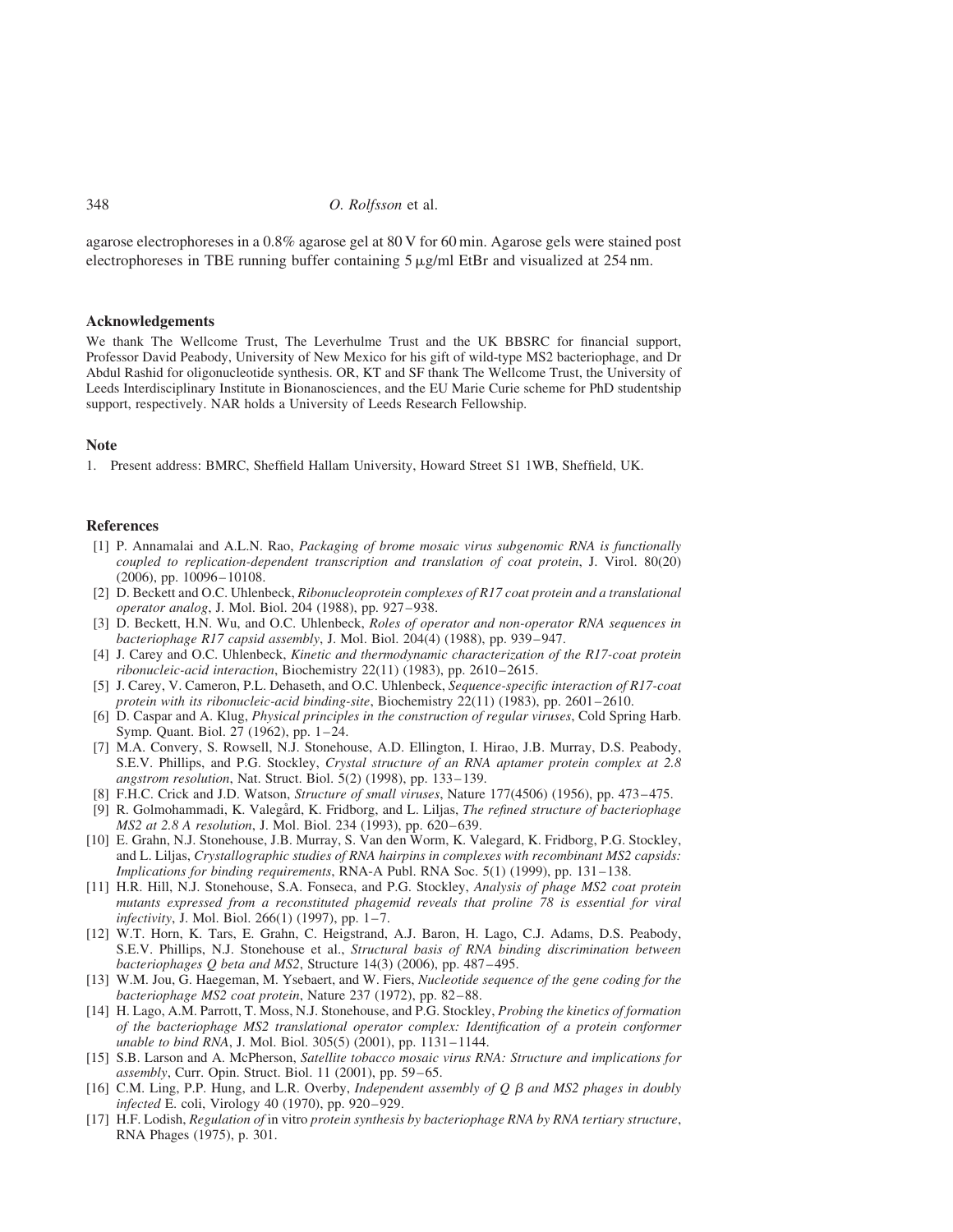- [18] R.A. Mastico, S.J. Talbot, and P.G. Stockley, *Multiple presentation of foreign peptides on the surface of an RNA-free spherical bacteriophage capsid*, J. Gen. Virol. 74 (1993), pp. 541– 548.
- [19] J.B. Murray, A.K. Collier, and J.R. Arnold, *A general purification procedure for chemically synthesized oligoribonucleotides*, Anal. Biochem. 218(1) (1994), pp. 177– 184.
- [20] C.Z. Ni, R. Syed, R. Kodandapani, J. Wickersham, D.S. Peabody, and K.R. Ely, *Crystal-structure of the MS2 coat protein dimer – implications for RNA-binding and virus assembly*, Structure 3(3) (1995), pp. 255-263.
- [21] W. Paranchych, *Attachment, ejection and penetration stages of the RNA phage infectious process*, RNA phages (1975), pp. 85–112.
- [22] M.G. Rossmann and J.E. Johnson, *Icosahedral RNA virus structure*, Ann. Rev. Biochem. 58 (1989), pp. 533– 573.
- [23] M.G. Rossmann, C. Abadzapatero, J.W. Erickson, and H.S. Savithri, *RNA– protein interactions in some small plant-viruses*, J. Biomol. Struct. Dyn. 1(2) (1983), pp. 565– 579.
- [24] S. Rowsell, N.J. Stonehouse, M.A. Convery, C.J. Adams, A.D. Ellington, I. Hirao, D.S. Peabody, P.G. Stockley, and S.E.V. Phillips, *Crystal structures of a series of RNA aptamers complexed to the same protein target*, Nat. Struct. Biol. 5(11) (1998), pp. 970– 975.
- [25] A. Schneemann, *The structural and functional role of RNA in icosahedral virus assembly*, Ann. Rev. Microbiol. 60 (2006), pp. 51-67.
- [26] P.K. Sorger, P.G. Stockley, and S.C. Harrison, *Structure and assembly of turnip crinkle virus II: Mechanism of reassembly* in vitro, J. Mol. Biol. 191(4) (1986), pp. 639– 658.
- [27] P.G. Stockley, N.J. Stonehouse, and K. Valegard, *Molecular mechanism of Rna phage morphogenesis*, Int. J. Biochem. 26(10 – 11) (1994), pp. 1249– 1260.
- [28] P.G. Stockley, A.E. Ashcroft, S. Francese, G.S. Thompson, N.A. Ranson, A.M. Smith, S.W. Homans, and N.J. Stonehouse, *Dissecting the fine details of assembly of a*  $T = 3$  *phage capsid*, Comput. Math. Methods Med. 6 (2005), pp. 119– 125.
- [29] P.G. Stockley, O. Rolfsson, G.S. Thompson, G. Basnak, S. Francese, N.J. Stonehouse, S.W. Homans, and A.E. Ashcroft, *A simple, RNA-mediated allosteric switch controls the pathway to formation of a*  $T = 3$  *viral capsid*, J. Mol. Biol. 369(2) (2007), pp. 541–552.
- [30] N.J. Stonehouse and P.G. Stockley, *Effects of amino acid substitution on the thermal stability of MS2 capsids lacking genomic RNA*, FEBS Lett. 334(3) (1993), pp. 355– 389.
- [31] T. Sugiyama and D. Nakada, *Control of translation of MS2 RNA cistrons by MS2 coat protein*, Biochemistry 57 (1967), pp. 1744– 1750.
- [32] K. Tars, M. Bundule, K. Fridborg, and L. Liljas, *The crystal structure of bacteriophage GA and a comparison of bacteriophages belonging to the major groups of* E. coli *leviviruses*, J. Mol. Biol. 271(5) (1997), pp. 759– 773.
- [33] K. Toropova, G. Basnak, R. Twarock, P.G. Stockley, and N.A. Ranson, *The three-dimensional structure of genomic RNA in bacteriophage MS2: Implications for assembly*, J. Mol. Biol. 375(3) (2008), pp. 824– 836.
- [34] K. Valegard, L. Liljas, K. Fridborg, and T. Unge, *The three-dimensional structure of the bacterial virus MS2*, Nature 345 (1990), pp. 36–41.
- [35] K. Valegard, J.B. Murray, P.G. Stockley, N.J. Stonehouse, and L. Liljas, *Crystal structure of a bacteriophage–RNA coat protein – operator complex*, Nature 371(6498) (1994), pp. 623–626.
- [36] K. Valegard, J.B. Murray, N.J. Stonehouse, S. vandenWorm, P.G. Stockley, and L. Liljas, *The threedimensional structures of two complexes between recombinant MS2 capsids and RNA operator fragments reveal sequence-specific protein –RNA interactions*, J. Mol. Biol. 270(5) (1997), pp. 724– 738.
- [37] P.A. Venter and A. Schneemann, *Assembly of two independent populations of flock house virus particles with distinct RNA packaging characteristics in the same cell*, J. Virol. 81(2) (2007), pp. 613– 619.
- [38] N. Wei and T.J. Morris, *Interactions between viral coat protein and a specific binding region on turnip crinkle virus-RNA*, J. Mol. Biol. 222(3) (1991), pp. 437– 443.
- [39] G.W. Witherell, J.M. Gott, and O.C. Uhlenbeck, *Specific interaction between RNA phage coat proteins and RNA*, Prog. Nucleic Acid Res. Mol. Biol. 40 (1991), pp. 185–220.
- [40] K. Wong and W. Paranchych, *Effect of ribonuclease on penetration of R17 phage A-protein and RNA*, Can. J. Microbiol. 22(6) (1976), pp. 826– 831.
- [41] A. Zlotnick, R. Aldrich, J.M. Johnson, P. Ceres, and M.J. Young, *Mechanism of capsid assembly for an icosahedral plant virus*, Virology 277 (2000), pp. 450–456.